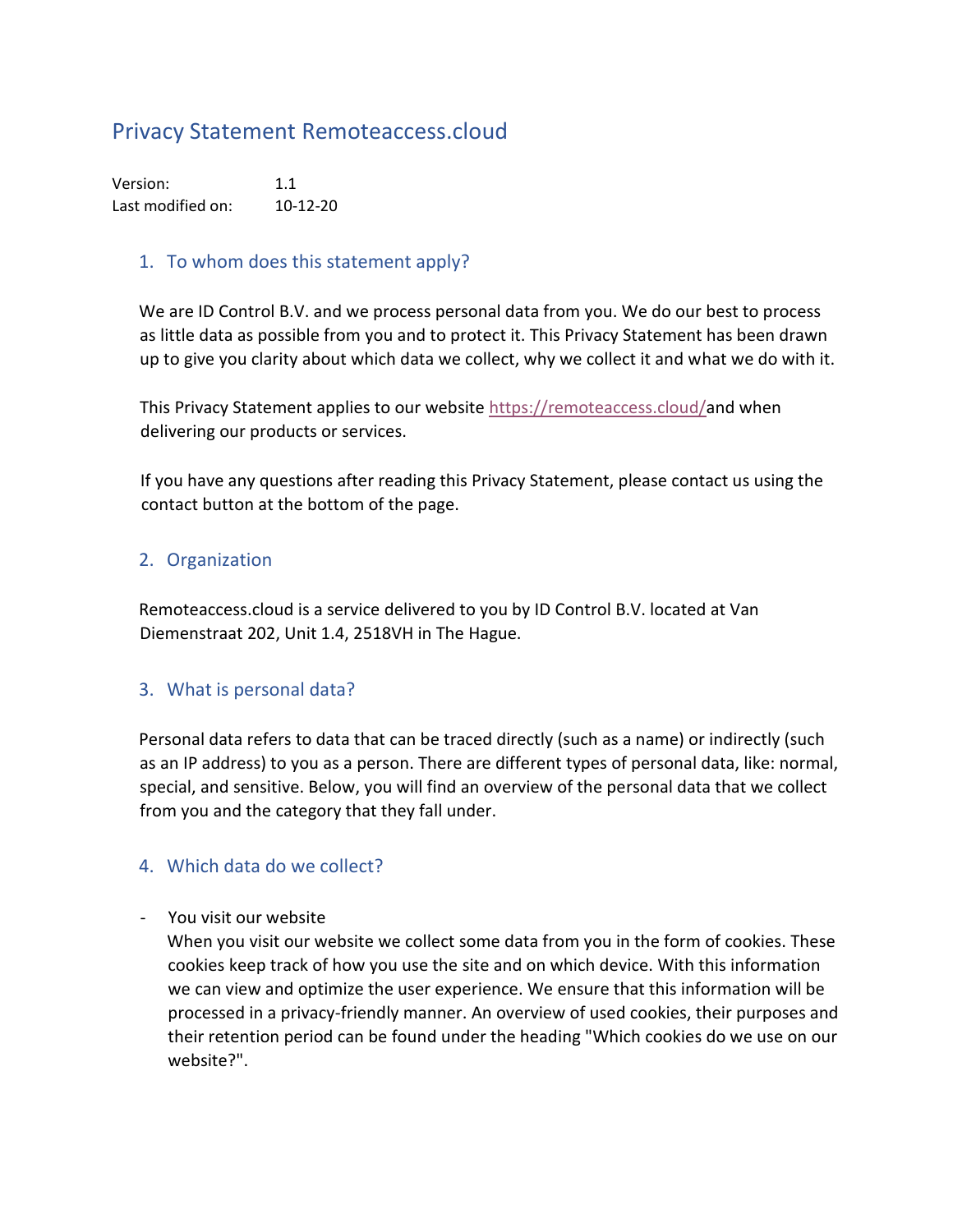- You are applying at to become a ID Control's Cybersecurity Partner When you apply to become a Cybersecurity Partner, we will ask you a number of questions and ultimately ask for your contact information and resume. This is only to review your application and to contact you. This data will be saved during the application process and will be deleted afterwards. The maximum retention period for this data is 4 weeks after the end of the application procedure. However, we can ask you if we can keep your data longer. If you give consent, we may retain the data for a maximum of 1 year after the application procedure has ended. We can also ask you for a Certificate of Good Behavior (Verklaring Omtrent Gedrag).
- You are or are about to become a Remoteaccess.cloud customer If you are or are about to become a Remoteaccess.cloud customer, we process data that is necessary for the fulfillment or creation of the agreement, such as the performance of the assignment and the provision of (remote) support. In addition, we need the data for sending quotes or invoices and maintaining contact with you. Invoices are kept for 7 years after drawing up the invoice in accordance with the tax retention obligation.
- You leave a comment on the website When you contact us via the website via the contact form, we process data that is necessary to contact you. This data is only used to contact you and not for any other purposes.

#### 5. Which cookies do we use on our website?

We use some cookies on our website. We have taken measures to do this in a privacyfriendly way.

|           | Name of the   Purpose of the cookie         | Retention period of the |
|-----------|---------------------------------------------|-------------------------|
| cookie    |                                             | cookie                  |
| Elementor | Necessary for the operation of the website. | Session                 |

#### 6. Who do we share your information with?

In some cases, we share your data with other parties or give them access to it (such as an external hosting provider). When we give others access to your data, we ensure that this is done in a secure manner. The agreements regarding access are then laid down in a processing agreement.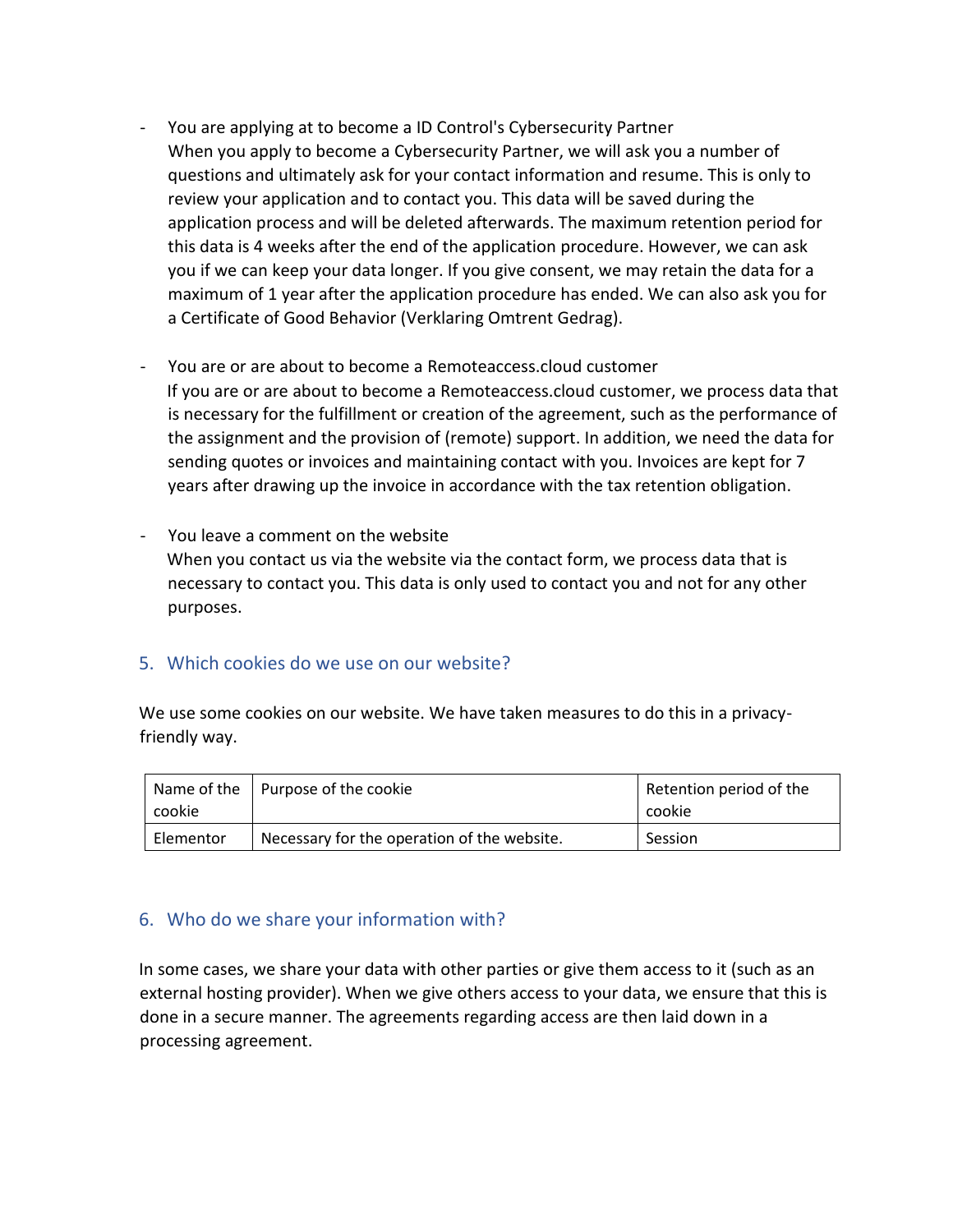## 7. Your rights

Under the GDPR you have a number of rights regarding your personal data. You can exercise these rights by contacting us using the button at the bottom of the page.

- The right of access: This means that you can ask us which personal information we all have about you.
- Right to data portability:

This means that you can ask us to send you a copy of all your data. We deliver this within 30 days in a standard format that is also legible for machines.

#### - The right to erasure:

You can ask us to remove all data we have about you, we will respond to this within four weeks. It is possible that the process takes a little longer, but we will inform you when this occurs. If the removal takes a lot of unreasonable effort, we can ask you for a compensation for this. We will notify you up front when that is the case. However, there are a few cases where we are not legally allowed to comply with the request for removal, if this is the case you will hear from us with an explanation why it is not possible.

- The right to rectification: If you think that the personal data we have about you is incorrect, you can ask us to correct it.
- The right to object:

You have the right to object to the processing of your personal data if you suspect that the processing is unlawful or you withdraw your consent.

Right to object to automated processing: When an organization makes automated decisions about you, you have the right to object to this decision and have this decision reconsidered by a person. Please contact us for this.

Please note that exercising these rights may have consequences for the use of our services. If you feel that your rights are being handled incorrectly, you can submit a complaint to the Dutch Data Protection Authority: de Autoriteit Persoonsgegevens.